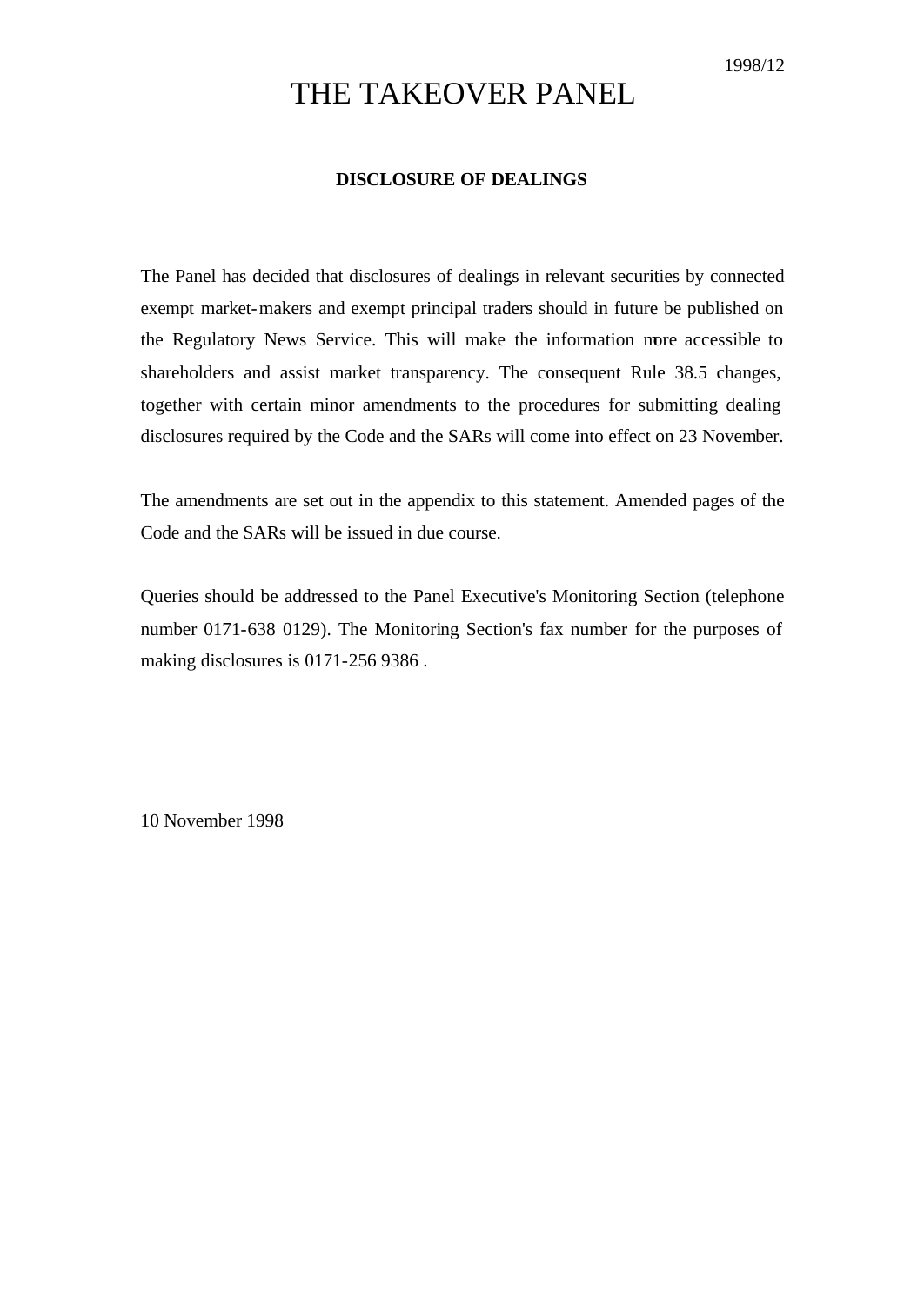### **APPENDIX - CODE AND SAR AMENDMENTS**

# **A. NOTE 4 ON RULE 8**

In Note 4 on Rule 8, substitute the first two paragraphs of part (a) and the whole of part (b) with the following:

- *"4. Method of disclosure (public or private)*
- *(a) Public disclosure*

*Public disclosure is to the Stock Exchange (Company Announcements Office) and to the Panel.*

*Dealings should be disclosed to the Stock Exchange (Company Announcements Office), in typed format, by fax or electronic delivery. Dealings are published on the Regulatory News Service. A copy must also be faxed to the Panel."*

*"(b) Private disclosure*

*Private disclosure under Rules 8.1 (b)(ii) and 8.2 is to the Panel only. Dealings should be disclosed by fax."*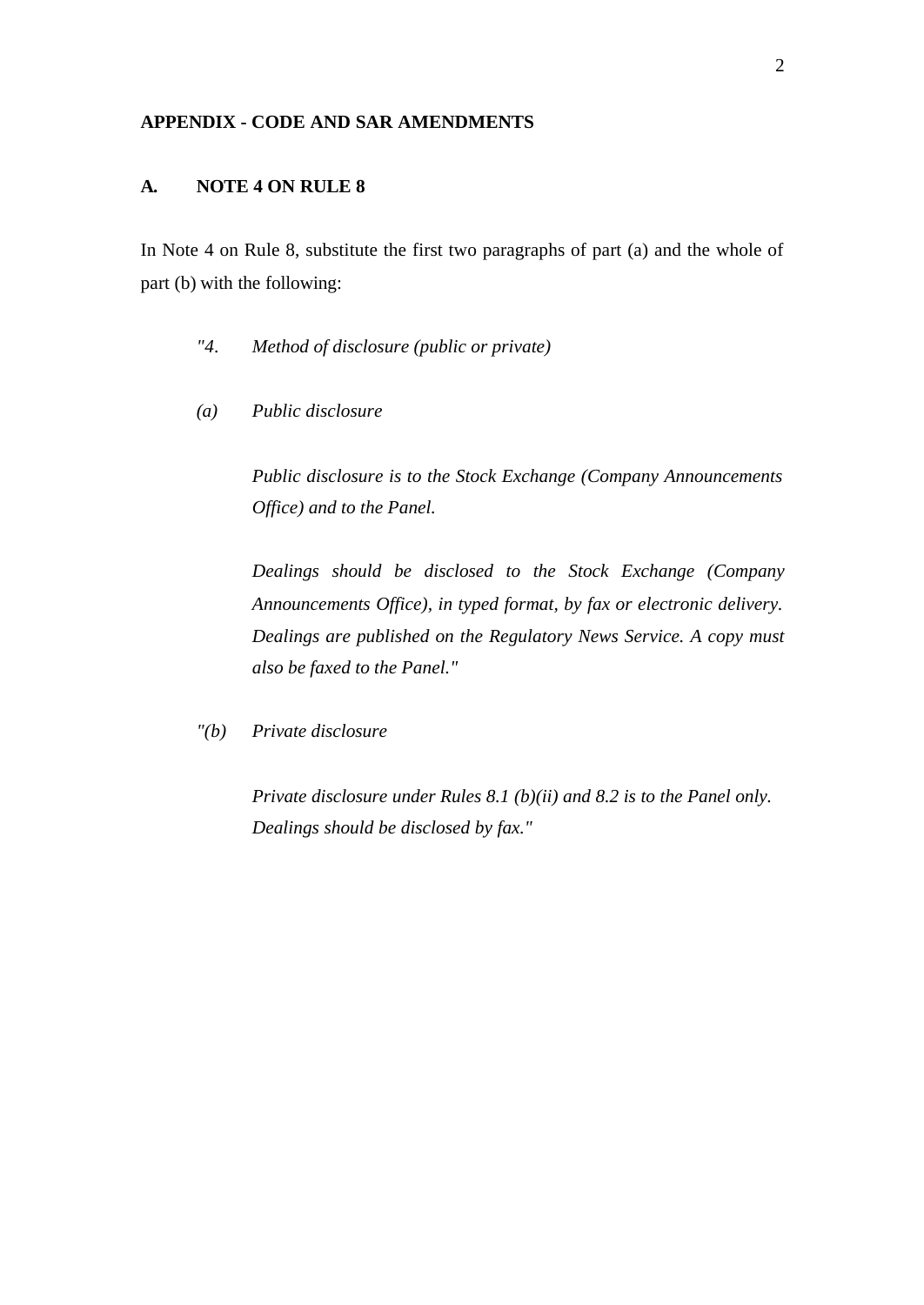#### **B. RULE 38.5**

### (i) Rule 38.5

Amend the first paragraph of Rule 38.5 to the following:

**"Dealings in relevant securities (as defined in Rule 8) by an exempt market-maker connected with an offeror or the offeree company, whether in or outside the United Kingdom, should be aggregated and disclosed to the Stock Exchange (Company Announcements Office) and the Panel not later than 12 noon on the business day following the date of the transactions, stating the following details:-"**

(ii) Note 1 on Rule 38.5

Amend Note 1 on Rule 38.5 to the following:

*"1. Method of disclosure*

*Dealings should be disclosed to the Stock Exchange (Company Announcements Office), in typed format, by electronic delivery. Dealings are published on the Regulatory News Service. A copy must also be faxed to the Panel. A specimen disclosure form, as set out in the Dealing Disclosure Forms Section, may be obtained from the Panel. Disclosures under this Rule should follow that format."*

(iii) Rule 38.5 - dealing disclosure form

Replace the existing disclosure form (which is not currently included in the Code) with the following form: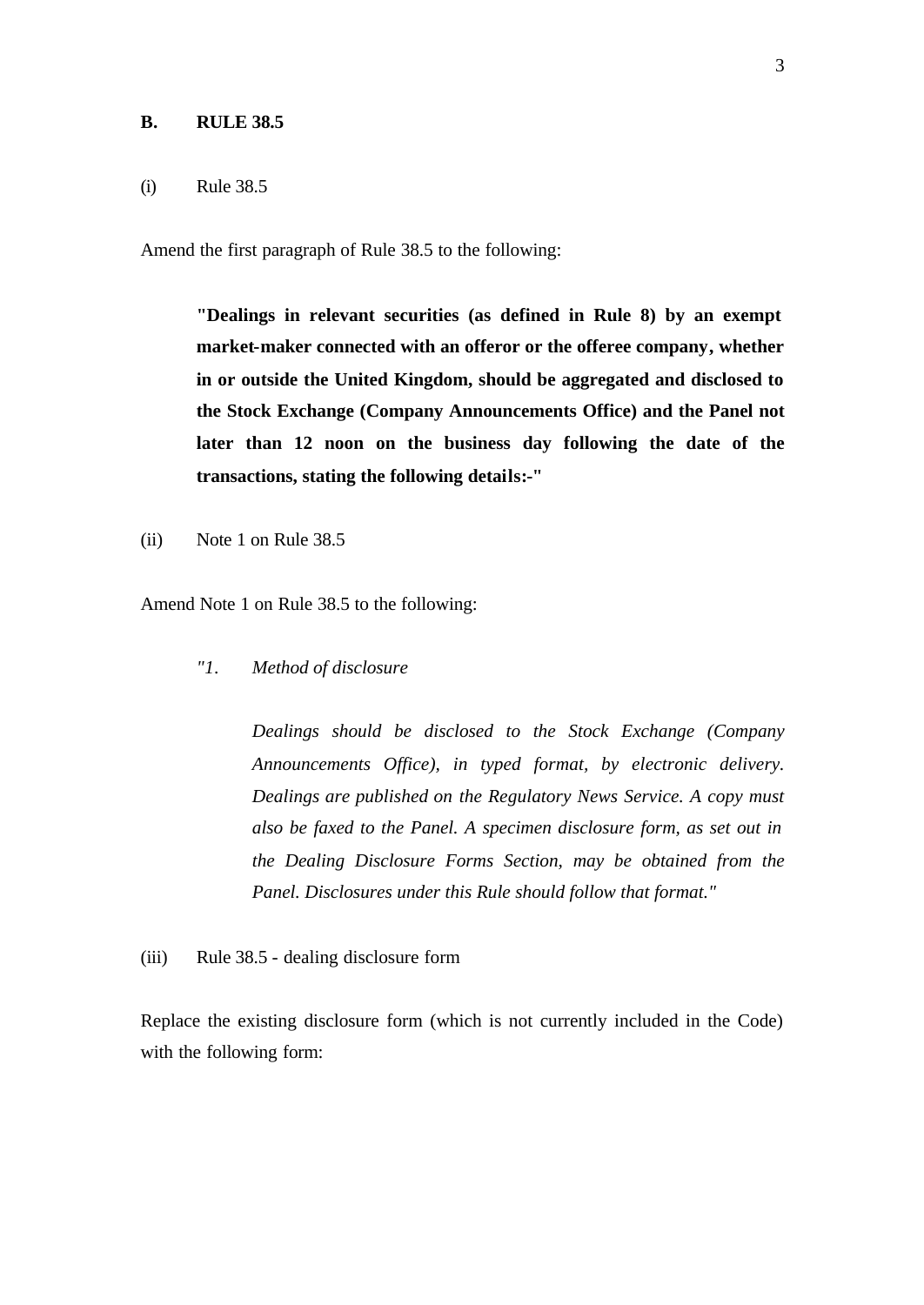## **FORM 38.5 (SUMMARY)**

Lodge with Company Announcements Office and the Panel. Use a separate form for each class of securities in which dealings have been made.

# **CONNECTED EXEMPT MARKET-MAKERS: DISCLOSUREUNDER RULE 38.5 OFTHE CITY CODEON TAKEOVERSAND MERGERS**

Name of EMM .................................................................................

Date of disclosure .............................................................................

Contact name ....................................................................................

Telephone number ............................................................................

Please see attached disclosure of dealings under Rule 38.5 in the securities of the following companies:

…………………….......................................................................................................... .......................................................................................................................................... .......................................................................................................................................... .......................................................................................................................................... .......................................................................................................................................... .................................….....................................................................................................

# AMENDMENT

If the attached Rule 38.5 disclosure is to amend a previous disclosure, please state which element(s) of previous disclosure was incorrect:

.......................................................................................................................................... ..........................................................................................................................................

In the case of option business or dealings in derivatives full details should be given on a separate sheet so that the nature of the dealings can be fully understood. For options this should include the number of securities under option, the exercise period (or in the case of exercise, the exercise date), the exercise price and any option money paid or received. For derivatives this should include, at least, the number of reference securities to which they relate (when relevant), the maturity date (or if applicable the closing out date) and the reference price.

For full details of disclosure requirements see Rules 8 and 38 of the Code. If in doubt contact the Monitoring Section of the Panel, Tel. No: 0171 638 0129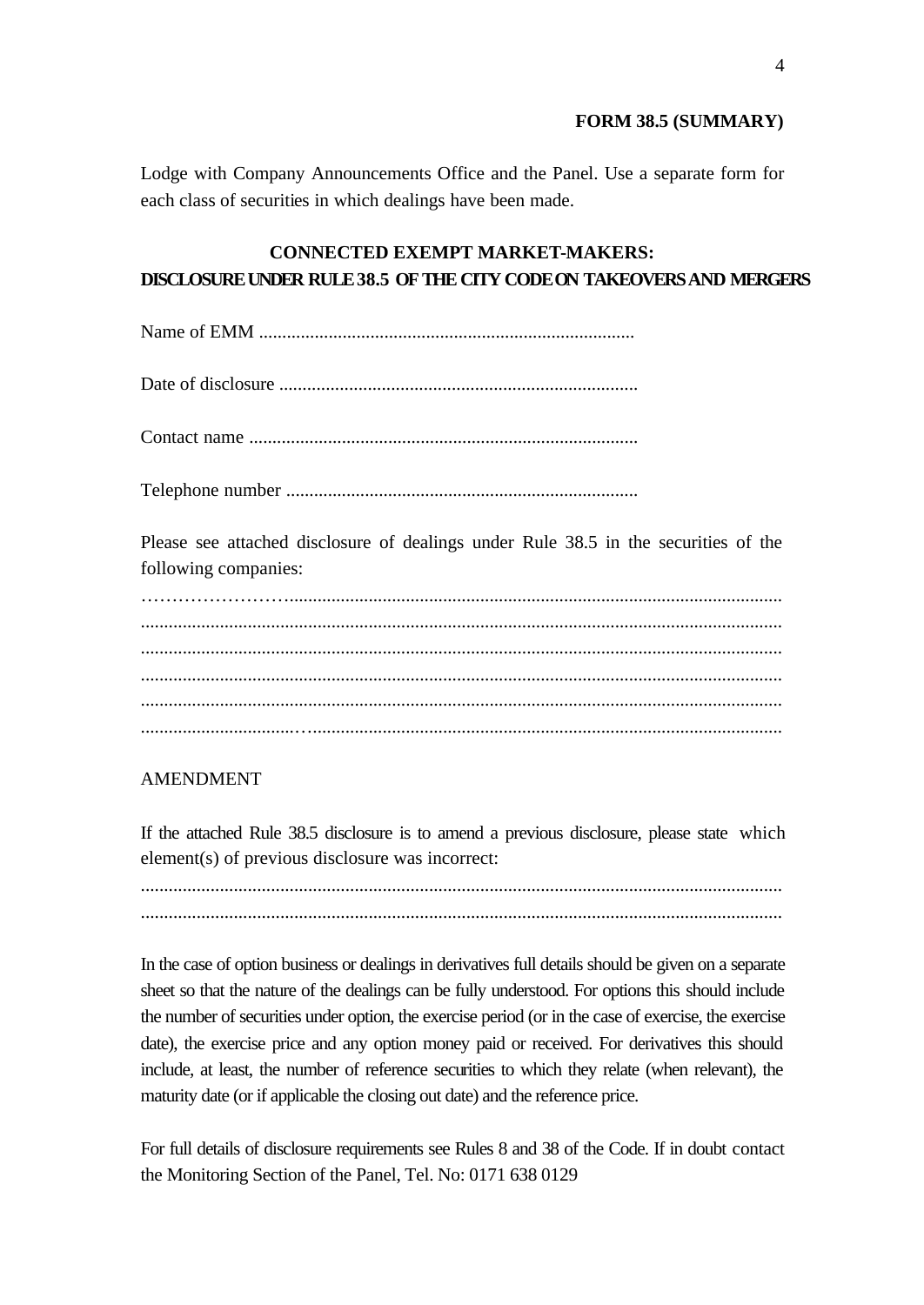# **FORM 38.5**

# **CONNECTED EXEMPT MARKET-MAKERS:**

# **DISCLOSURE UNDER RULE 38.5 OF THE CITY CODE ON TAKEOVERS AND MERGERS**

| Total number of securities purchased |  |
|--------------------------------------|--|
| Highest price paid*                  |  |
| Lowest price paid*                   |  |

| Total number of securities sold    |  |
|------------------------------------|--|
| Highest price received*            |  |
| Lowest price received <sup>*</sup> |  |

\* Currency must be stated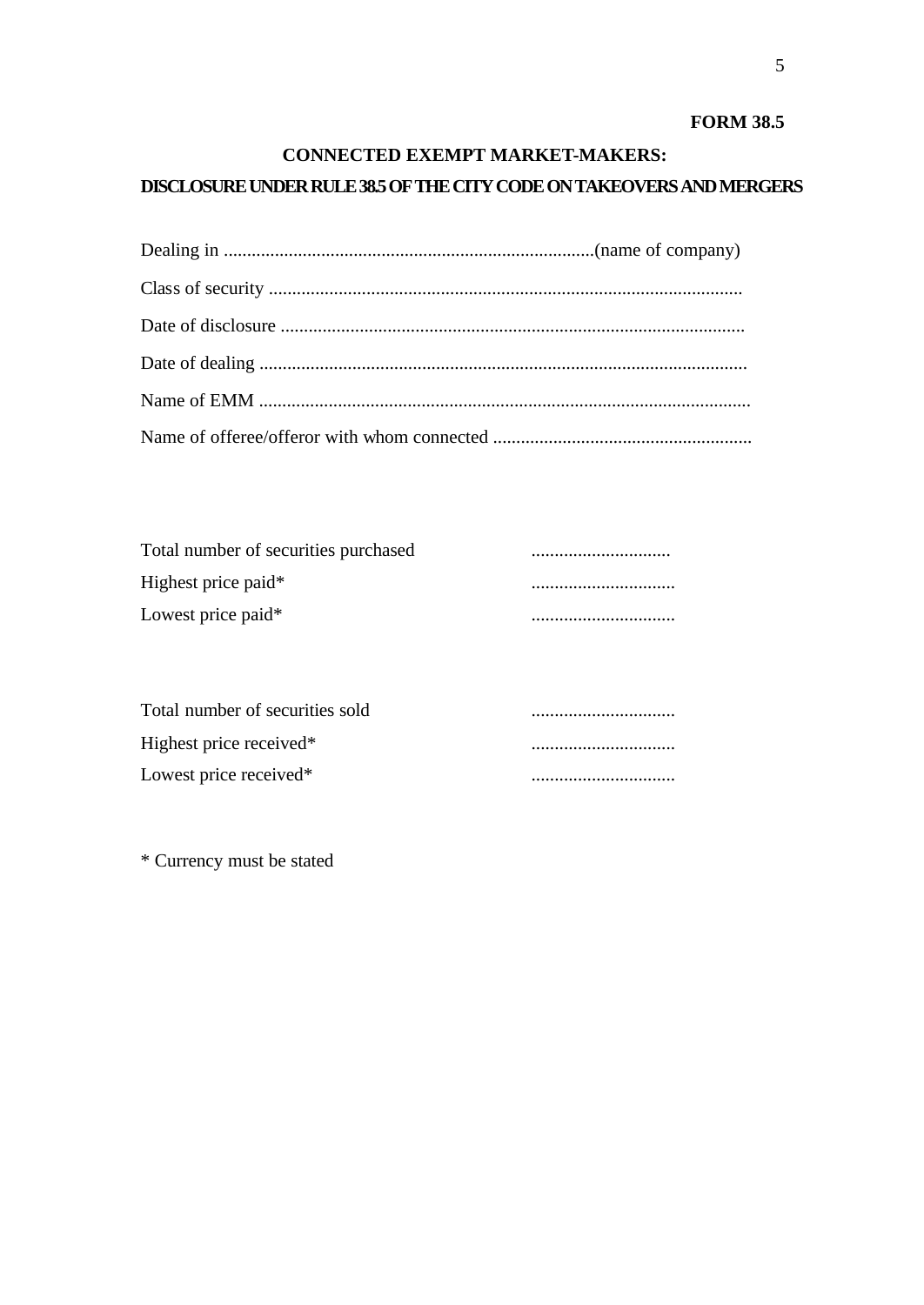## **C. SAR3**

## (i) SAR3

Amend the first paragraph of SAR3 to the following:

**"Following an acquisition of shares carrying voting rights in a company, or rights over such shares, a person must notify that acquisition and his total holding to the company, the Stock Exchange (Company Announcements Office) and the Panel not later than 12 noon on the business day following the date of the acquisition, if:-"**

(ii) Note 4 on SAR3

Amend Note 4 on SAR3 to the following:

*"4. Method of disclosure*

*Dealings should be disclosed to the Stock Exchange (Company Announcements Office), in typed format, by fax or electronic delivery. Dealings are published on the Regulatory News Service. A copy must also be faxed to the Panel. A specimen disclosure form, as set out in the Dealing Disclosure Forms Section, may be obtained from the Panel. Disclosures under this Rule should follow that format. "*